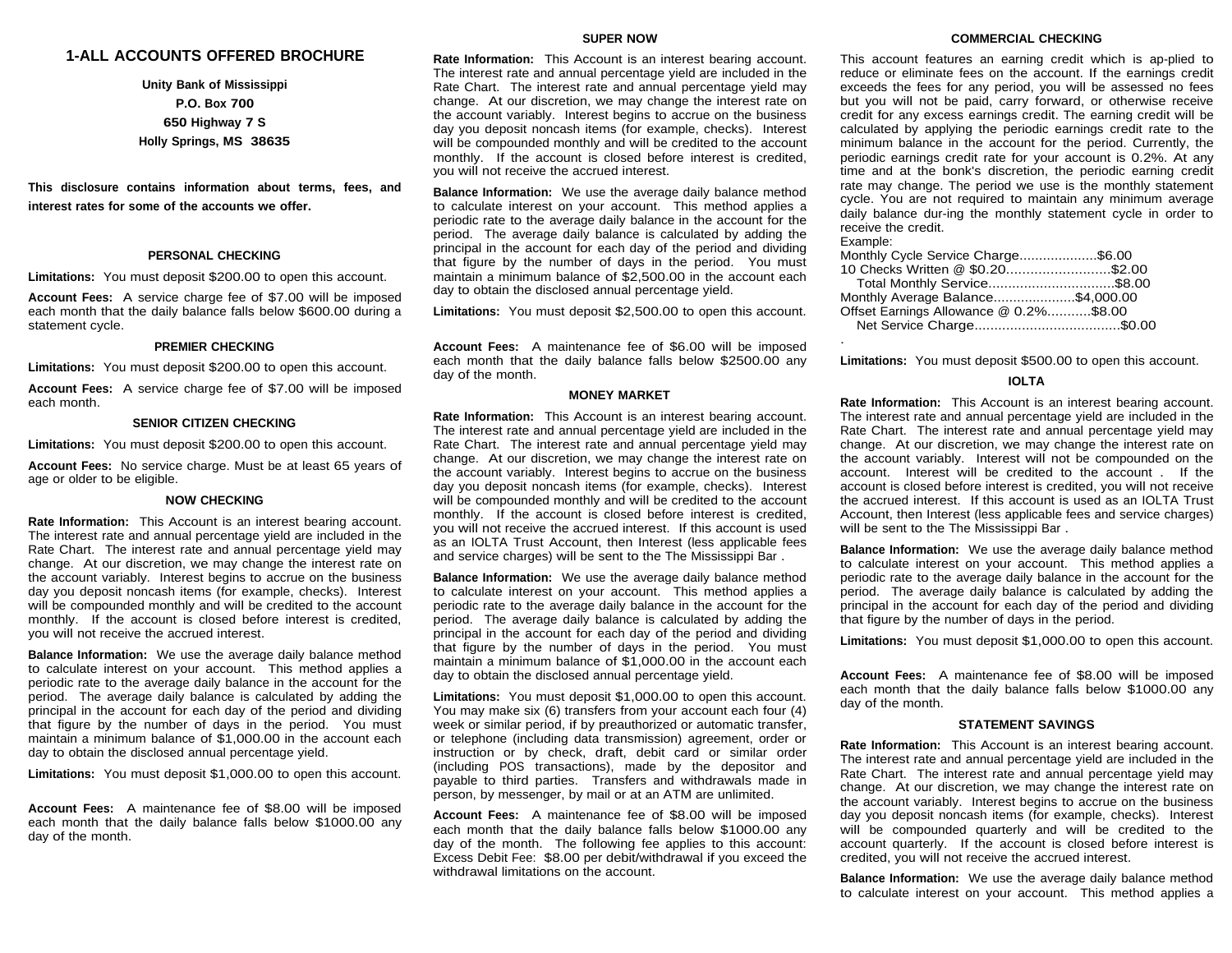periodic rate to the average daily balance in the account for the period. The average daily balance is calculated by adding the principal in the account for each day of the period and dividing that figure by the number of days in the period.

**Limitations:** You must deposit \$200.00 to open this account. You may make six (6) transfers from your account each four (4) week or similar period, if by preauthorized or automatic transfer, or telephone (including data transmission) agreement, order or instruction or by check, draft, debit card or similar order (including POS transactions), made by the depositor and payable to third parties. Transfers and withdrawals made in person, by messenger, by mail or at an ATM are unlimited.

**Account Fees:** If the daily balance of the account falls below \$25.00 on any day of the statement cycle the monthly maintenance fee of \$3.00 will be imposed every statement cycle. The following fee applies to this account: Stmt Savings Withdrawal Over Six: \$3.00 per debit/withdrawal over six per quarter-year cycle.

# **KID'S SAVINGS**

**Rate Information:** This Account is an interest bearing account. The interest rate and annual percentage yield are included in the Rate Chart. The interest rate and annual percentage yield may change. At our discretion, we may change the interest rate on the account variably. Interest begins to accrue on the business day you deposit noncash items (for example, checks). Interest will be compounded quarterly and will be credited to the account quarterly. If the account is closed before interest is credited, you will not receive the accrued interest.

**Balance Information:** We use the average daily balance method to calculate interest on your account. This method applies a periodic rate to the average daily balance in the account for the period. The average daily balance is calculated by adding the principal in the account for each day of the period and dividing that figure by the number of days in the period.

**Limitations:** You must deposit \$5.00 to open this account. You may make six (6) transfers from your account each four (4) week or similar period, if by preauthorized or automatic transfer, or telephone (including data transmission) agreement, order or instruction or by check, draft, debit card or similar order (including POS transactions), made by the depositor and payable to third parties. Transfers and withdrawals made in person, by messenger, by mail or at an ATM are unlimited.

**Account Fees:** No minimum balance fees. Must be under 18 years of age to be eligible. Account will be converted to Statement Savings at 18 years of age. The following fee applies to this account: Kids Savings Withdrawals: \$2.00 per debit/withdrawal over six per quarter-year cycle.

# **INVESTMENT SAVINGS**

**Rate Information:** This Account is an interest bearing account. The interest rate and annual percentage yield are included in the Rate Chart. The interest rate and annual percentage yield may change. At our discretion, we may change the interest rate on the account variably. Interest begins to accrue on the business day you deposit noncash items (for example, checks). Interest will be compounded quarterly and will be credited to the account quarterly. If the account is closed before interest is credited, you will not receive the accrued interest.

**Balance Information:** We use the average daily balance method to calculate interest on your account. This method applies a periodic rate to the average daily balance in the account for the period. The average daily balance is calculated by adding the principal in the account for each day of the period and dividing that figure by the number of days in the period.

**Limitations:** You must deposit \$10,000.00 to open this account. You may make six (6) transfers from your account each four (4) week or similar period, if by preauthorized or automatic transfer, or telephone (including data transmission) agreement, order or instruction or by check, draft, debit card or similar order (including POS transactions), made by the depositor and payable to third parties. Transfers and withdrawals made in person, by messenger, by mail or at an ATM are unlimited.

**Account Fees:** The following fee applies to this account: Investment Savings Withdrawals: \$15.00 per debit/withdrawal over three per quarter-year cycle.

## **CHRISTMAS CLUB**

**Rate Information:** This Account is an interest bearing account. The interest rate and annual percentage yield are included in the Rate Chart. The interest rate and annual percentage yield may change. At our discretion, we may change the interest rate on the account variably. Interest begins to accrue on the business day you deposit noncash items (for example, checks). Interest will be compounded annually and will be credited to the account annually. If the account is closed before interest is credited, you will not receive the accrued interest.

**Balance Information:** We use the average daily balance method to calculate interest on your account. This method applies a periodic rate to the average daily balance in the account for the period. The average daily balance is calculated by adding the principal in the account for each day of the period and dividing that figure by the number of days in the period.

**Limitations:** You must deposit \$20.00 to open this account. You may not make withdrawals from your account until the maturity date.

**Account Fees:** If the daily balance of the account falls below \$10.00 any day of the statement cycle, a monthly maintenance fee of \$1.00 will be imposed every statement cycle. Club payouts are the first Friday of November.

#### **VACATION CLUB**

**Rate Information:** This Account is an interest bearing account. The interest rate and annual percentage yield are included in the Rate Chart. The interest rate and annual percentage yield may change. At our discretion, we may change the interest rate on the account variably. Interest begins to accrue on the business day you deposit noncash items (for example, checks). Interest will be compounded annually and will be credited to the account annually. If the account is closed before interest is credited, you will not receive the accrued interest.

**Balance Information:** We use the average daily balance method to calculate interest on your account. This method applies a periodic rate to the average daily balance in the account for the period. The average daily balance is calculated by adding the principal in the account for each day of the period and dividing that figure by the number of days in the period.

**Limitations:** You must deposit \$20.00 to open this account. You may not make withdrawals from your account until the maturity date.

**Account Fees:** If the daily balance of the account falls below \$10.00 any day of the statement cycle, a monthly maintenance fee of \$1.00 will be imposed every statement cycle. Club payouts are the first Friday of June.

#### **ROTH IRA**

**Rate Information:** This Account is an interest bearing account. The interest rate and annual percentage yield are included in the Rate Chart. The interest rate and annual percentage yield may change. At our discretion, we may change the interest rate on the account variably . Interest begins to accrue on the business day you deposit noncash items (for example, checks). Interest will be compounded quarterly and will be credited to the account quarterly. The annual percentage yield assumes interest will remain on deposit until maturity. A withdrawal will reduce earnings.

**Balance Information:** We use the daily balance method to calculate the interest on the account. This method applies a daily periodic rate to the principal in the account each day.

**Limitations:** You must deposit \$250.00 to open this account.

**Time Account Information:** Your account will mature in 18 Months. If you withdraw any of the principal before the maturity date, we may impose a penalty of 3 months interest. We will use the rate in effect on the date of withdrawal. If the account is closed before interest is credited, you will not receive the accrued interest. This account will automatically renew. You will have 10 days after the maturity date to withdraw funds without penalty. If you do not withdraw the funds, each renewal term will be for an identical period of time as the original term.

#### **VARIABLE IRA**

**Rate Information:** This Account is an interest bearing account. The interest rate and annual percentage yield are included in the Rate Chart. The interest rate and annual percentage yield may change. At our discretion, we may change the interest rate on the account variably. Interest begins to accrue on the business day you deposit noncash items (for example, checks). Interest will be compounded quarterly and will be credited to the account quarterly. The annual percentage yield assumes interest will remain on deposit until maturity. A withdrawal will reduce earnings.

**Balance Information:** We use the daily balance method to calculate the interest on the account. This method applies a daily periodic rate to the principal in the account each day.

**Limitations:** You must deposit \$250.00 to open this account.

**Time Account Information:** Your account will mature in 18 Months. If you withdraw any of the principal before the maturity date, we may impose a penalty of 3 months interest. We will use the rate in effect on the date of withdrawal. If the account is closed before interest is credited, you will not receive the accrued interest. This account will automatically renew. You will have 10 days after the maturity date to withdraw funds without penalty. If you do not withdraw the funds, each renewal term will be for an identical period of time as the original term.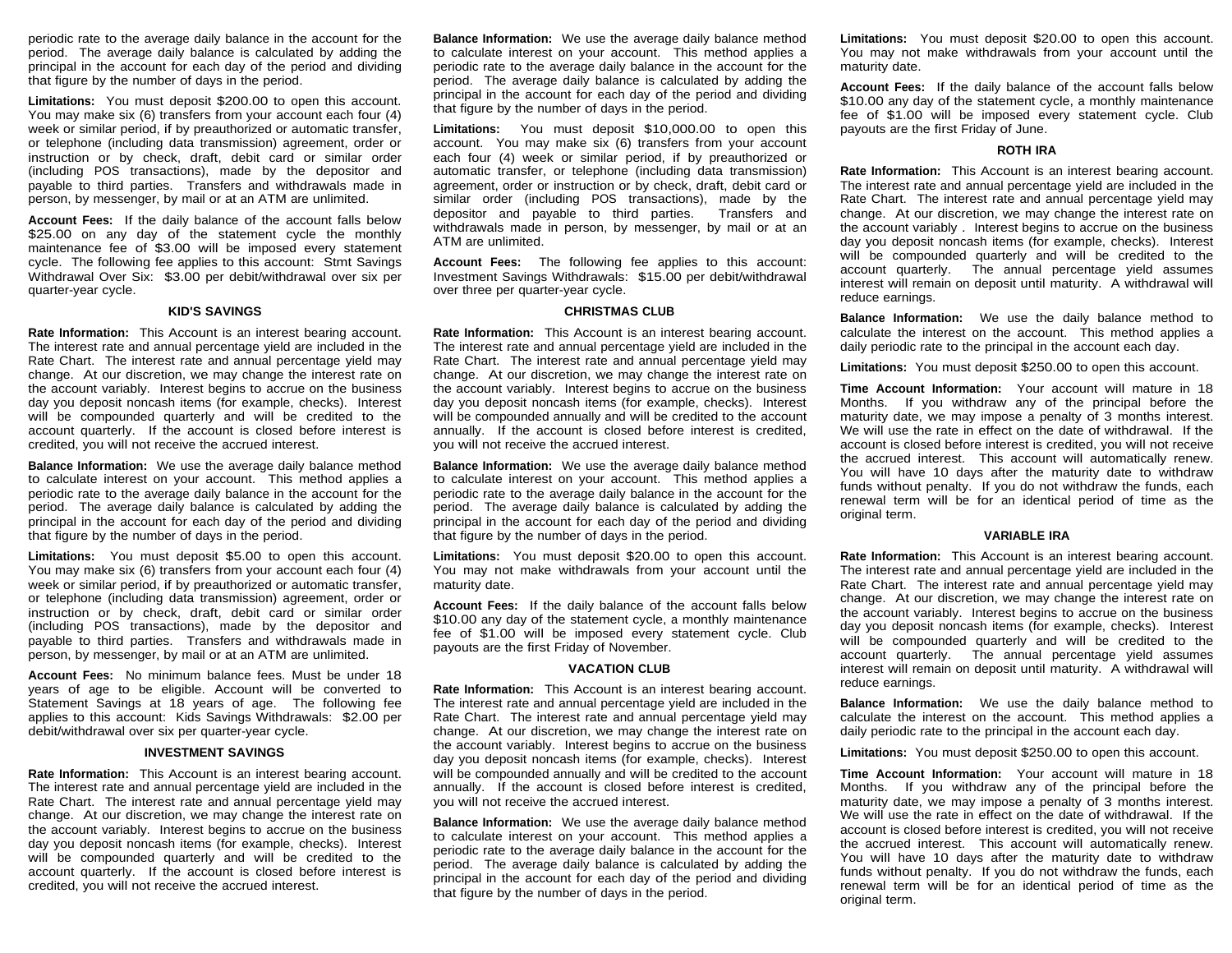# **<sup>1</sup> MONTH CD <= 250M - AUTO RENEW**

**Rate Information:** This Account is an interest bearing account. The interest rate and annual percentage yield are included in the Rate Chart. The interest rate and annual percentage yield may change. At our discretion, we may change the interest rate on the account variably. Interest begins to accrue on the business day you deposit noncash items (for example, checks). Interest will be compounded monthly and will be credited to the account at maturity.

**Balance Information:** We use the average daily balance method to calculate interest on your account. This method applies a periodic rate to the average daily balance in the account for the period. The average daily balance is calculated by adding the principal in the account for each day of the period and dividing that figure by the number of days in the period. You must maintain a minimum balance of \$1,000.00 in the account each day to obtain the disclosed annual percentage yield.

**Limitations:** You must deposit \$1,000.00 to open this account. You may not make additional deposits into this account. You may not make withdrawals from your account until the maturity date.

**Time Account Information:** Your account will mature in 1 Month. We reserve the right to redeem the account Redeem within 10 days to be exempt from withdrawal penalty. If you withdraw any of the principal before the maturity date, we will impose a penalty of all interest earned. We will use the rate in effect on the date of withdrawal. If the account is closed before interest is credited, you will not receive the accrued interest. This account requires the distribution of interest and does not allow interest to remain in the account. This account will automatically renew. You will have 10 Days after the maturity date to withdraw funds without penalty. If you do not withdraw the funds, each renewal term will be for an identical period of time as the original term.

# **<sup>1</sup> MONTH CD <= 250M - FIXED TERM**

**Rate Information:** This Account is an interest bearing account. The interest rate and annual percentage yield are included in the Rate Chart. The interest rate and annual percentage yield may change. At our discretion, we may change the interest rate on the account variably. Interest begins to accrue on the business day you deposit noncash items (for example, checks). Interest will be compounded monthly and will be credited at maturity. Per your choice, we will mail the interest in a check to you or deposit the interest in another account that you designate.

**Balance Information:** We use the average daily balance method to calculate interest on your account. This method applies a periodic rate to the average daily balance in the account for the period. The average daily balance is calculated by adding the principal in the account for each day of the period and dividing that figure by the number of days in the period. You must maintain a minimum balance of \$1,000.00 in the account each day to obtain the disclosed annual percentage yield.

**Limitations:** You must deposit \$1,000.00 to open this account. You may not make additional deposits into this account. You may not make withdrawals from your account until the maturity date.

**Time Account Information:** Your account will mature in 1 Month. If you withdraw any of the principal before the maturity

date, we will impose a penalty of all interest earned. We will use the rate in effect on the date of withdrawal. If the account is closed before interest is credited, you will not receive the accrued interest. This account requires the distribution of interest and does not allow interest to remain in the account. This account will not renew automatically at maturity. If you do not renew the account, we will do the following with your deposit: Leave the account untouched without interest compounding until such dormant date requires the funds to be placed within the state of Mississippi treasury.

# **<sup>1</sup> MONTH CD > 250M - AUTO RENEW**

**Rate Information:** This Account is an interest bearing account. The interest rate and annual percentage yield are included in the Rate Chart. The interest rate and annual percentage yield may change. At our discretion, we may change the interest rate on the account variably. Interest begins to accrue on the business day you deposit noncash items (for example, checks). Interest will be compounded monthly and will be credited to the account at maturity.

**Balance Information:** We use the average daily balance method to calculate interest on your account. This method applies a periodic rate to the average daily balance in the account for the period. The average daily balance is calculated by adding the principal in the account for each day of the period and dividing that figure by the number of days in the period. You must maintain a minimum balance of \$250,000.01 in the account each day to obtain the disclosed annual percentage yield.

**Limitations:** You must deposit \$250,000.01 to open this account. You may not make additional deposits into this account. You may not make withdrawals from your account until the maturity date.

**Time Account Information:** Your account will mature in 1 Month. We reserve the right to redeem the account Redeem within 10 days to be exempt from withdrawal penalty. If you withdraw any of the principal before the maturity date, we will impose a penalty of all interest earned. We will use the rate in effect on the date of withdrawal. If the account is closed before interest is credited, you will not receive the accrued interest. This account requires the distribution of interest and does not allow interest to remain in the account. This account will automatically renew. You will have 10 Days after the maturity date to withdraw funds without penalty. If you do not withdraw the funds, each renewal term will be for an identical period of time as the original term.

# **<sup>1</sup> MONTH CD > 250M - FIXED TERM**

**Rate Information:** This Account is an interest bearing account. The interest rate and annual percentage yield are included in the Rate Chart. The interest rate and annual percentage yield may change. At our discretion, we may change the interest rate on the account variably. Interest begins to accrue on the business day you deposit noncash items (for example, checks). Interest will be compounded monthly and will be credited at maturity. Per your choice, we will mail the interest in a check to you or deposit the interest in another account that you designate.

**Balance Information:** We use the average daily balance method to calculate interest on your account. This method applies a periodic rate to the average daily balance in the account for the period. The average daily balance is calculated by adding the principal in the account for each day of the period and dividing that figure by the number of days in the period. You must maintain a minimum balance of \$250,000.01 in the account each day to obtain the disclosed annual percentage yield.

**Limitations:** You must deposit \$250,000.01 to open this account. You may not make additional deposits into this account. You may not make withdrawals from your account until the maturity date.

**Time Account Information:** Your account will mature in 1 Month. If you withdraw any of the principal before the maturity date, we will impose a penalty of all interest earned. We will use the rate in effect on the date of withdrawal. If the account is closed before interest is credited, you will not receive the accrued interest. This account requires the distribution of interest and does not allow interest to remain in the account. This account will not renew automatically at maturity. If you do not renew the account, we will do the following with your deposit: Leave the account untouched without interest compounding until such dormant date requires the funds to be placed within the state of Mississippi treasury.

#### **<sup>3</sup> MONTH CD <= 250M - AUTO RENEW**

**Rate Information:** This Account is an interest bearing account. The interest rate and annual percentage yield are included in the Rate Chart. The interest rate and annual percentage yield may change. At our discretion, we may change the interest rate on the account variably. Interest begins to accrue on the business day you deposit noncash items (for example, checks). Interest will be compounded monthly and will be credited to the account at maturity.

**Balance Information:** We use the average daily balance method to calculate interest on your account. This method applies a periodic rate to the average daily balance in the account for the period. The average daily balance is calculated by adding the principal in the account for each day of the period and dividing that figure by the number of days in the period. You must maintain a minimum balance of \$1,000.00 in the account each day to obtain the disclosed annual percentage yield.

**Limitations:** You must deposit \$1,000.00 to open this account. You may not make additional deposits into this account. You may not make withdrawals from your account until the maturity date.

**Time Account Information:** Your account will mature in 3 Months. We reserve the right to redeem the account Redeem within 10 days to be exempt from withdrawal penalty. If you withdraw any of the principal before the maturity date, we will impose a penalty of all interest earned. We will use the rate in effect on the date of withdrawal. If the account is closed before interest is credited, you will not receive the accrued interest. This account requires the distribution of interest and does not allow interest to remain in the account. This account will automatically renew. You will have 10 Days after the maturity date to withdraw funds without penalty. If you do not withdraw the funds, each renewal term will be for an identical period of time as the original term.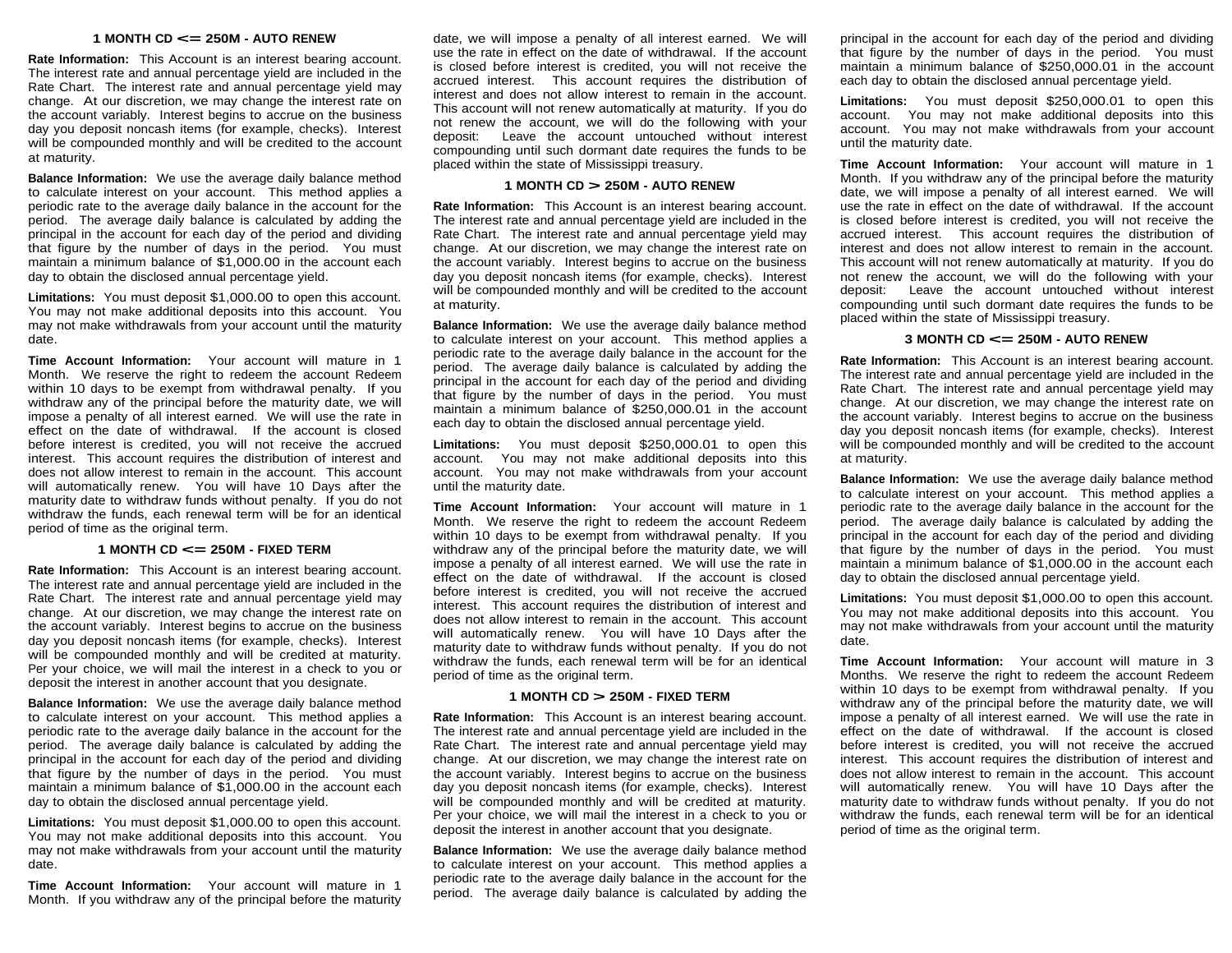# **<sup>3</sup> MONTH CD <= 250M - FIXED TERM**

**Rate Information:** This Account is an interest bearing account. The interest rate and annual percentage yield are included in the Rate Chart. The interest rate and annual percentage yield may change. At our discretion, we may change the interest rate on the account variably. Interest begins to accrue on the business day you deposit noncash items (for example, checks). Interest will be compounded monthly and will be credited at maturity. Per your choice, we will mail the interest in a check to you or deposit the interest in another account that you designate.

**Balance Information:** We use the average daily balance method to calculate interest on your account. This method applies a periodic rate to the average daily balance in the account for the period. The average daily balance is calculated by adding the principal in the account for each day of the period and dividing that figure by the number of days in the period. You must maintain a minimum balance of \$1,000.00 in the account each day to obtain the disclosed annual percentage yield.

**Limitations:** You must deposit \$1,000.00 to open this account. You may not make additional deposits into this account. You may not make withdrawals from your account until the maturity date.

**Time Account Information:** Your account will mature in 3 Months. If you withdraw any of the principal before the maturity date, we will impose a penalty of all interest earned. We will use the rate in effect on the date of withdrawal. If the account is closed before interest is credited, you will not receive the accrued interest. This account requires the distribution of interest and does not allow interest to remain in the account. This account will not renew automatically at maturity. If you do not renew the account, we will do the following with your deposit: Leave the account untouched without interest compounding until such dormant date requires the funds to be placed within the state of Mississippi treasury.

# **<sup>3</sup> MONTH CD > 250M - AUTO RENEW**

**Rate Information:** This Account is an interest bearing account. The interest rate and annual percentage yield are included in the Rate Chart. The interest rate and annual percentage yield may change. At our discretion, we may change the interest rate on the account variably. Interest begins to accrue on the business day you deposit noncash items (for example, checks). Interest will be compounded monthly and will be credited to the account at maturity.

**Balance Information:** We use the average daily balance method to calculate interest on your account. This method applies a periodic rate to the average daily balance in the account for the period. The average daily balance is calculated by adding the principal in the account for each day of the period and dividing that figure by the number of days in the period. You must maintain a minimum balance of \$250,000.01 in the account each day to obtain the disclosed annual percentage yield.

**Limitations:** You must deposit \$250,000.01 to open this account. You may not make additional deposits into this account. You may not make withdrawals from your account until the maturity date.

**Time Account Information:** Your account will mature in 3 Months. We reserve the right to redeem the account Redeem within 10 days to be exempt from withdrawal penalty. If you

withdraw any of the principal before the maturity date, we will impose a penalty of all interest earned. We will use the rate in effect on the date of withdrawal. If the account is closed before interest is credited, you will not receive the accrued interest. This account requires the distribution of interest and does not allow interest to remain in the account. This account will automatically renew. You will have 10 Days after the maturity date to withdraw funds without penalty. If you do not withdraw the funds, each renewal term will be for an identical period of time as the original term.

# **<sup>3</sup> MONTH CD > 250M - FIXED TERM**

**Rate Information:** This Account is an interest bearing account. The interest rate and annual percentage yield are included in the Rate Chart. The interest rate and annual percentage yield may change. At our discretion, we may change the interest rate on the account variably. Interest begins to accrue on the business day you deposit noncash items (for example, checks). Interest will be compounded monthly and will be credited at maturity. Per your choice, we will mail the interest in a check to you or deposit the interest in another account that you designate.

**Balance Information:** We use the average daily balance method to calculate interest on your account. This method applies a periodic rate to the average daily balance in the account for the period. The average daily balance is calculated by adding the principal in the account for each day of the period and dividing that figure by the number of days in the period. You must maintain a minimum balance of \$250,000.01 in the account each day to obtain the disclosed annual percentage yield.

**Limitations:** You must deposit \$250,000.01 to open this account. You may not make additional deposits into this account. You may not make withdrawals from your account until the maturity date.

**Time Account Information:** Your account will mature in 3 Months. If you withdraw any of the principal before the maturity date, we will impose a penalty of all interest earned. We will use the rate in effect on the date of withdrawal. If the account is closed before interest is credited, you will not receive the accrued interest. This account requires the distribution of interest and does not allow interest to remain in the account. This account will not renew automatically at maturity. If you do not renew the account, we will do the following with your deposit: Leave the account untouched without interest compounding until such dormant date requires the funds to be placed within the state of Mississippi treasury.

## **<sup>6</sup> MONTH CD <= 250M - AUTO RENEW**

**Rate Information:** This Account is an interest bearing account. The interest rate and annual percentage yield are included in the Rate Chart. The interest rate and annual percentage yield may change. At our discretion, we may change the interest rate on the account variably. Interest begins to accrue on the business day you deposit noncash items (for example, checks). Interest will be compounded monthly and will be credited to the account at maturity.

**Balance Information:** We use the average daily balance method to calculate interest on your account. This method applies a periodic rate to the average daily balance in the account for the period. The average daily balance is calculated by adding the principal in the account for each day of the period and dividing that figure by the number of days in the period. You must maintain a minimum balance of \$1,000.00 in the account each day to obtain the disclosed annual percentage yield.

**Limitations:** You must deposit \$1,000.00 to open this account. You may not make additional deposits into this account. You may not make withdrawals from your account until the maturity date.

**Time Account Information:** Your account will mature in 6 Months. We reserve the right to redeem the account Redeem within 10 days to be exempt from withdrawal penalty. If you withdraw any of the principal before the maturity date, we will impose a penalty of Three months interest penalty. We will use the rate in effect on the date of withdrawal. If the account is closed before interest is credited, you will not receive the accrued interest. This account requires the distribution of interest and does not allow interest to remain in the account. This account will automatically renew. You will have 10 Days after the maturity date to withdraw funds without penalty. If you do not withdraw the funds, each renewal term will be for an identical period of time as the original term.

# **<sup>6</sup> MONTH CD <= 250M - FIXED TERM**

**Rate Information:** This Account is an interest bearing account. The interest rate and annual percentage yield are included in the Rate Chart. The interest rate and annual percentage yield may change. At our discretion, we may change the interest rate on the account variably. Interest begins to accrue on the business day you deposit noncash items (for example, checks). Interest will be compounded monthly and will be credited at maturity. Per your choice, we will mail the interest in a check to you or deposit the interest in another account that you designate.

**Balance Information:** We use the average daily balance method to calculate interest on your account. This method applies a periodic rate to the average daily balance in the account for the period. The average daily balance is calculated by adding the principal in the account for each day of the period and dividing that figure by the number of days in the period. You must maintain a minimum balance of \$1,000.00 in the account each day to obtain the disclosed annual percentage yield.

**Limitations:** You must deposit \$1,000.00 to open this account. You may not make additional deposits into this account. You may not make withdrawals from your account until the maturity date.

**Time Account Information:** Your account will mature in 6 Months. If you withdraw any of the principal before the maturity date, we will impose a penalty of Three months interest penalty. We will use the rate in effect on the date of withdrawal. If the account is closed before interest is credited, you will not receive the accrued interest. This account requires the distribution of interest and does not allow interest to remain in the account. This account will not renew automatically at maturity. If you do not renew the account, we will do the following with your deposit: Leave the account untouched without interest compounding until such dormant date requires the funds to be placed within the state of Mississippi treasury.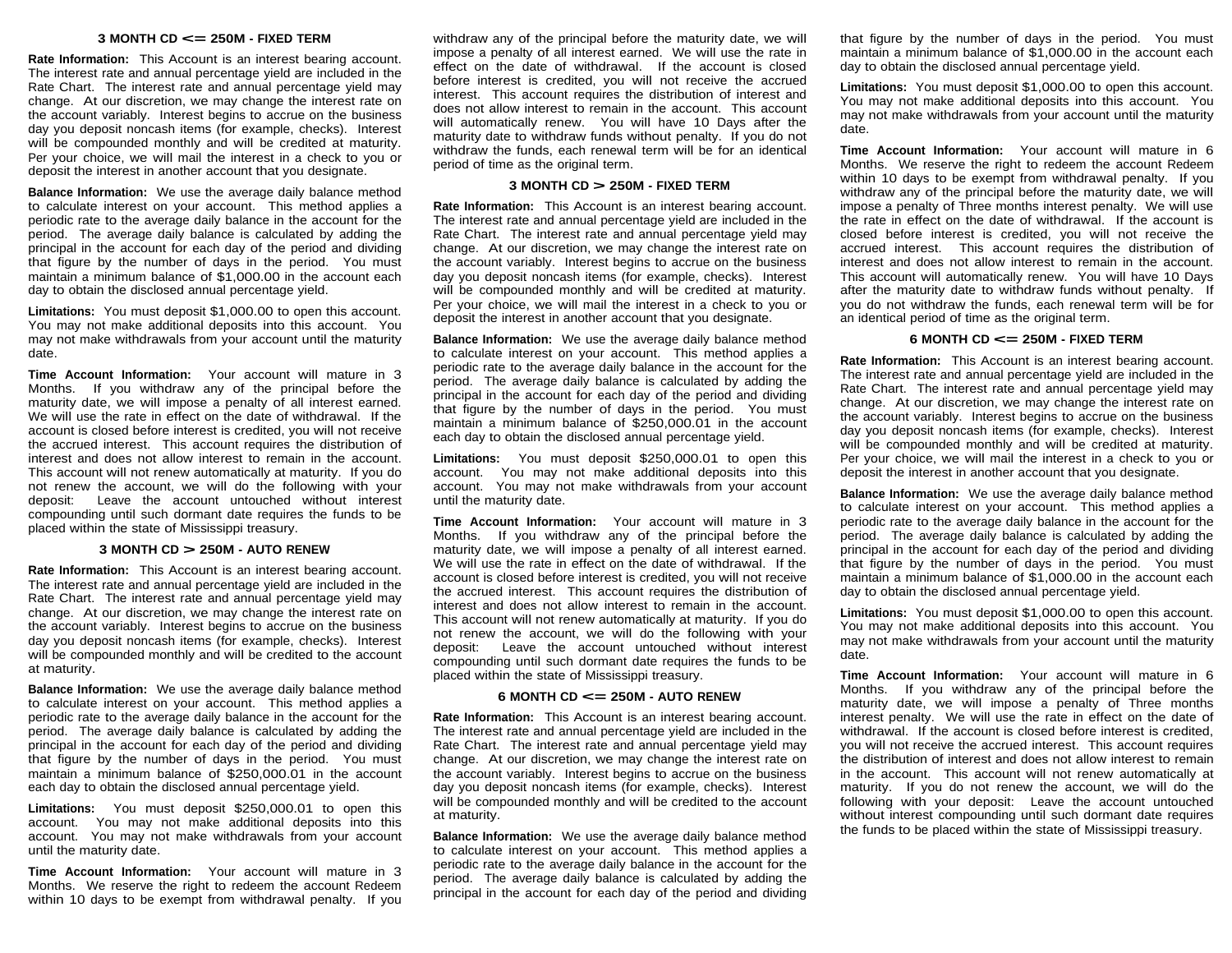# **<sup>6</sup> MONTH CD > 250M - AUTO RENEW**

**Rate Information:** This Account is an interest bearing account. The interest rate and annual percentage yield are included in the Rate Chart. The interest rate and annual percentage yield may change. At our discretion, we may change the interest rate on the account variably. Interest begins to accrue on the business day you deposit noncash items (for example, checks). Interest will be compounded monthly and will be credited to the account at maturity.

**Balance Information:** We use the average daily balance method to calculate interest on your account. This method applies a periodic rate to the average daily balance in the account for the period. The average daily balance is calculated by adding the principal in the account for each day of the period and dividing that figure by the number of days in the period. You must maintain a minimum balance of \$250,000.01 in the account each day to obtain the disclosed annual percentage yield.

**Limitations:** You must deposit \$250,000.01 to open this account. You may not make additional deposits into this account. You may not make withdrawals from your account until the maturity date.

**Time Account Information:** Your account will mature in 6 Months. We reserve the right to redeem the account Redeem within 10 days to be exempt from withdrawal penalty. If you withdraw any of the principal before the maturity date, we will impose a penalty of Three months interest penalty. We will use the rate in effect on the date of withdrawal. If the account is closed before interest is credited, you will not receive the accrued interest. This account requires the distribution of interest and does not allow interest to remain in the account. This account will automatically renew. You will have 10 Days after the maturity date to withdraw funds without penalty. If you do not withdraw the funds, each renewal term will be for an identical period of time as the original term.

#### **<sup>6</sup> MONTH CD > 250M - FIXED TERM**

**Rate Information:** This Account is an interest bearing account. The interest rate and annual percentage yield are included in the Rate Chart. The interest rate and annual percentage yield may change. At our discretion, we may change the interest rate on the account variably. Interest begins to accrue on the business day you deposit noncash items (for example, checks). Interest will be compounded monthly and will be credited at maturity. Per your choice, we will mail the interest in a check to you or deposit the interest in another account that you designate.

**Balance Information:** We use the average daily balance method to calculate interest on your account. This method applies a periodic rate to the average daily balance in the account for the period. The average daily balance is calculated by adding the principal in the account for each day of the period and dividing that figure by the number of days in the period. You must maintain a minimum balance of \$250,000.01 in the account each day to obtain the disclosed annual percentage yield.

**Limitations:** You must deposit \$250,000.01 to open this account. You may not make additional deposits into this account. You may not make withdrawals from your account until the maturity date.

**Time Account Information:** Your account will mature in 6 Months. If you withdraw any of the principal before the

maturity date, we will impose a penalty of Three months interest penalty. We will use the rate in effect on the date of withdrawal. If the account is closed before interest is credited, you will not receive the accrued interest. This account requires the distribution of interest and does not allow interest to remain in the account. This account will not renew automatically at maturity. If you do not renew the account, we will do the following with your deposit: Leave the account untouched without interest compounding until such dormant date requires the funds to be placed within the state of Mississippi treasury.

# **<sup>18</sup> MONTH CD <= 250M - AUTO RENEW**

**Rate Information:** This Account is an interest bearing account. The interest rate and annual percentage yield are included in the Rate Chart. The interest rate and annual percentage yield may change. At our discretion, we may change the interest rate on the account variably. Interest begins to accrue on the business day you deposit noncash items (for example, checks). Interest will be compounded monthly and will be credited to the account at maturity.

**Balance Information:** We use the average daily balance method to calculate interest on your account. This method applies a periodic rate to the average daily balance in the account for the period. The average daily balance is calculated by adding the principal in the account for each day of the period and dividing that figure by the number of days in the period. You must maintain a minimum balance of \$1,000.00 in the account each day to obtain the disclosed annual percentage yield.

**Limitations:** You must deposit \$1,000.00 to open this account. You may not make additional deposits into this account. You may not make withdrawals from your account until the maturity date.

**Time Account Information:** Your account will mature in 18 Months. We reserve the right to redeem the account Redeem within 10 days to be exempt from withdrawal penalty. If you withdraw any of the principal before the maturity date, we will impose a penalty of Three months interest penalty. We will use the rate in effect on the date of withdrawal. If the account is closed before interest is credited, you will not receive the accrued interest. This account requires the distribution of interest and does not allow interest to remain in the account. This account will automatically renew. You will have 10 Days after the maturity date to withdraw funds without penalty. If you do not withdraw the funds, each renewal term will be for an identical period of time as the original term.

# **<sup>18</sup> MONTH CD <= 250M - FIXED TERM**

**Rate Information:** This Account is an interest bearing account. The interest rate and annual percentage yield are included in the Rate Chart. The interest rate and annual percentage yield may change. At our discretion, we may change the interest rate on the account variably. Interest begins to accrue on the business day you deposit noncash items (for example, checks). Interest will be compounded monthly and will be credited at maturity. Per your choice, we will mail the interest in a check to you or deposit the interest in another account that you designate.

**Balance Information:** We use the daily balance method to calculate the interest on the account. This method applies a daily periodic rate to the principal in the account each day. You must maintain a minimum balance of \$1,000.00 in the account each day to obtain the disclosed annual percentage yield.

**Limitations:** You must deposit \$1,000.00 to open this account. You may not make additional deposits into this account. You may not make withdrawals from your account until the maturity date.

**Time Account Information:** Your account will mature in 18 Months. If you withdraw any of the principal before the maturity date, we will impose a penalty of Three months interest penalty. We will use the rate in effect on the date of withdrawal. If the account is closed before interest is credited, you will not receive the accrued interest. This account requires the distribution of interest and does not allow interest to remain in the account. This account will not renew automatically at maturity. If you do not renew the account, we will do the following with your deposit: Leave the account untouched without interest compounding until such dormant date requires the funds to be placed within the state of Mississippi treasury.

# **<sup>18</sup> MONTH CD > 250M - AUTO RENEW**

**Rate Information:** This Account is an interest bearing account. The interest rate and annual percentage yield are included in the Rate Chart. The interest rate and annual percentage yield may change. At our discretion, we may change the interest rate on the account variably. Interest begins to accrue on the business day you deposit noncash items (for example, checks). Interest will be compounded monthly and will be credited to the account at maturity.

**Balance Information:** We use the average daily balance method to calculate interest on your account. This method applies a periodic rate to the average daily balance in the account for the period. The average daily balance is calculated by adding the principal in the account for each day of the period and dividing that figure by the number of days in the period. You must maintain a minimum balance of \$250,000.01 in the account each day to obtain the disclosed annual percentage yield.

**Limitations:** You must deposit \$250,000.01 to open this account. You may not make additional deposits into this account. You may not make withdrawals from your account until the maturity date.

**Time Account Information:** Your account will mature in 18 Months. We reserve the right to redeem the account Redeem within 10 days to be exempt from withdrawal penalty. If you withdraw any of the principal before the maturity date, we will impose a penalty of Three months interest penalty. We will use the rate in effect on the date of withdrawal. If the account is closed before interest is credited, you will not receive the accrued interest. This account requires the distribution of interest and does not allow interest to remain in the account. This account will automatically renew. You will have 10 Days after the maturity date to withdraw funds without penalty. If you do not withdraw the funds, each renewal term will be for an identical period of time as the original term.

# **<sup>18</sup> MONTH CD > 250M - FIXED TERM**

**Rate Information:** This Account is an interest bearing account. The interest rate and annual percentage yield are included in the Rate Chart. The interest rate and annual percentage yield may change. At our discretion, we may change the interest rate on the account variably. Interest begins to accrue on the business day you deposit noncash items (for example, checks). Interest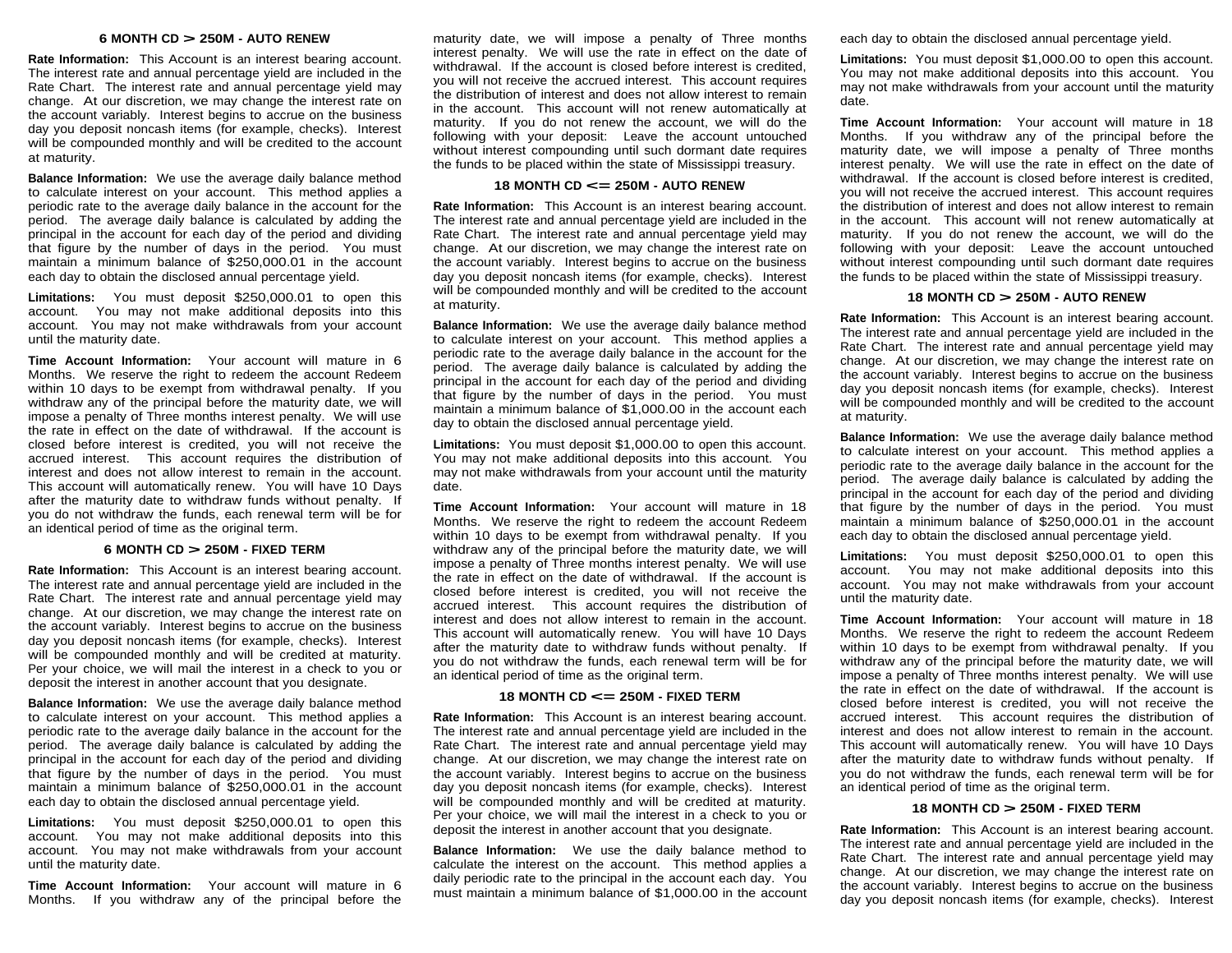will be compounded monthly and will be credited at maturity. Per your choice, we will mail the interest in a check to you or deposit the interest in another account that you designate.

**Balance Information:** We use the average daily balance method to calculate interest on your account. This method applies a periodic rate to the average daily balance in the account for the period. The average daily balance is calculated by adding the principal in the account for each day of the period and dividing that figure by the number of days in the period. You must maintain a minimum balance of \$250,000.01 in the account each day to obtain the disclosed annual percentage yield.

**Limitations:** You must deposit \$250,000.01 to open this account. You may not make additional deposits into this account. You may not make withdrawals from your account until the maturity date.

**Time Account Information:** Your account will mature in 18 Months. If you withdraw any of the principal before the maturity date, we will impose a penalty of Three months interest penalty. We will use the rate in effect on the date of withdrawal. If the account is closed before interest is credited, you will not receive the accrued interest. This account requires the distribution of interest and does not allow interest to remain in the account. This account will not renew automatically at maturity. If you do not renew the account, we will do the following with your deposit: Leave the account untouched without interest compounding until such dormant date requires the funds to be placed within the state of Mississippi treasury.

#### **<sup>1</sup> YEAR CD <= 250M - AUTO RENEW**

**Rate Information:** This Account is an interest bearing account. The interest rate and annual percentage yield are included in the Rate Chart. The interest rate and annual percentage yield may change. At our discretion, we may change the interest rate on the account variably. Interest begins to accrue on the business day you deposit noncash items (for example, checks). Interest will be compounded monthly and will be credited to the account at maturity.

**Balance Information:** We use the average daily balance method to calculate interest on your account. This method applies a periodic rate to the average daily balance in the account for the period. The average daily balance is calculated by adding the principal in the account for each day of the period and dividing that figure by the number of days in the period. You must maintain a minimum balance of \$1,000.00 in the account each day to obtain the disclosed annual percentage yield.

**Limitations:** You must deposit \$1,000.00 to open this account. You may not make additional deposits into this account. You may not make withdrawals from your account until the maturity date.

**Time Account Information:** Your account will mature in 1 Year. We reserve the right to redeem the account Redeem within 10 days to be exempt from withdrawal penalty. If you withdraw any of the principal before the maturity date, we will impose a penalty of Three months interest penalty. We will use the rate in effect on the date of withdrawal. If the account is closed before interest is credited, you will not receive the accrued interest. This account requires the distribution of interest and does not allow interest to remain in the account. This account will automatically renew. You will have 10 Days after the

maturity date to withdraw funds without penalty. If you do not withdraw the funds, each renewal term will be for an identical period of time as the original term.

### **<sup>1</sup> YEAR CD <= 250M - FIXED TERM**

**Rate Information:** This Account is an interest bearing account. The interest rate and annual percentage yield are included in the Rate Chart. The interest rate and annual percentage yield may change. At our discretion, we may change the interest rate on the account variably. Interest begins to accrue on the business day you deposit noncash items (for example, checks). Interest will be compounded monthly and will be credited at maturity. Per your choice, we will mail the interest in a check to you or deposit the interest in another account that you designate.

**Balance Information:** We use the average daily balance method to calculate interest on your account. This method applies a periodic rate to the average daily balance in the account for the period. The average daily balance is calculated by adding the principal in the account for each day of the period and dividing that figure by the number of days in the period. You must maintain a minimum balance of \$1,000.00 in the account each day to obtain the disclosed annual percentage yield.

**Limitations:** You must deposit \$1,000.00 to open this account. You may not make additional deposits into this account. You may not make withdrawals from your account until the maturity date.

**Time Account Information:** Your account will mature in 1 Year. If you withdraw any of the principal before the maturity date, we will impose a penalty of Three months interest penalty. We will use the rate in effect on the date of withdrawal. If the account is closed before interest is credited, you will not receive the accrued interest. This account requires the distribution of interest and does not allow interest to remain in the account. This account will not renew automatically at maturity. If you do not renew the account, we will do the following with your deposit: Leave the account untouched without interest compounding until such dormant date requires the funds to be placed within the state of Mississippi treasury.

# **<sup>1</sup> YEAR CD > 250M - AUTO RENEW**

**Rate Information:** This Account is an interest bearing account. The interest rate and annual percentage yield are included in the Rate Chart. The interest rate and annual percentage yield may change. At our discretion, we may change the interest rate on the account variably. Interest begins to accrue on the business day you deposit noncash items (for example, checks). Interest will be compounded monthly and will be credited to the account at maturity.

**Balance Information:** We use the average daily balance method to calculate interest on your account. This method applies a periodic rate to the average daily balance in the account for the period. The average daily balance is calculated by adding the principal in the account for each day of the period and dividing that figure by the number of days in the period. You must maintain a minimum balance of \$250,000.01 in the account each day to obtain the disclosed annual percentage yield.

**Limitations:** You must deposit \$250,000.01 to open this account. You may not make additional deposits into this account. You may not make withdrawals from your account until the maturity date.

**Time Account Information:** Your account will mature in 1 Year. We reserve the right to redeem the account Redeem within 10 days to be exempt from withdrawal penalty. If you withdraw any of the principal before the maturity date, we will impose a penalty of Three months interest penalty. We will use the rate in effect on the date of withdrawal. If the account is closed before interest is credited, you will not receive the accrued interest. This account requires the distribution of interest and does not allow interest to remain in the account. This account will automatically renew. You will have 10 Days after the maturity date to withdraw funds without penalty. If you do not withdraw the funds, each renewal term will be for an identical period of time as the original term.

### **<sup>1</sup> YEAR CD > 250M - FIXED TERM**

**Rate Information:** This Account is an interest bearing account. The interest rate and annual percentage yield are included in the Rate Chart. The interest rate and annual percentage yield may change. At our discretion, we may change the interest rate on the account variably. Interest begins to accrue on the business day you deposit noncash items (for example, checks). Interest will be compounded monthly and will be credited at maturity. Per your choice, we will mail the interest in a check to you or deposit the interest in another account that you designate.

**Balance Information:** We use the average daily balance method to calculate interest on your account. This method applies a periodic rate to the average daily balance in the account for the period. The average daily balance is calculated by adding the principal in the account for each day of the period and dividing that figure by the number of days in the period. You must maintain a minimum balance of \$250,000.01 in the account each day to obtain the disclosed annual percentage yield.

**Limitations:** You must deposit \$250,000.01 to open this account. You may not make additional deposits into this account. You may not make withdrawals from your account until the maturity date.

**Time Account Information:** Your account will mature in 1 Year. If you withdraw any of the principal before the maturity date, we will impose a penalty of Three months interest penalty. We will use the rate in effect on the date of withdrawal. If the account is closed before interest is credited, you will not receive the accrued interest. This account requires the distribution of interest and does not allow interest to remain in the account. This account will not renew automatically at maturity. If you do not renew the account, we will do the following with your deposit: Leave the account untouched without interest compounding until such dormant date requires the funds to be placed within the state of Mississippi treasury.

#### **<sup>2</sup> YEAR CD <= 250M - AUTO RENEW**

**Rate Information:** This Account is an interest bearing account. The interest rate and annual percentage yield are included in the Rate Chart. The interest rate and annual percentage yield may change. At our discretion, we may change the interest rate on the account variably. Interest begins to accrue on the business day you deposit noncash items (for example, checks). Interest will be compounded monthly and will be credited to the account at maturity.

**Balance Information:** We use the average daily balance method to calculate interest on your account. This method applies a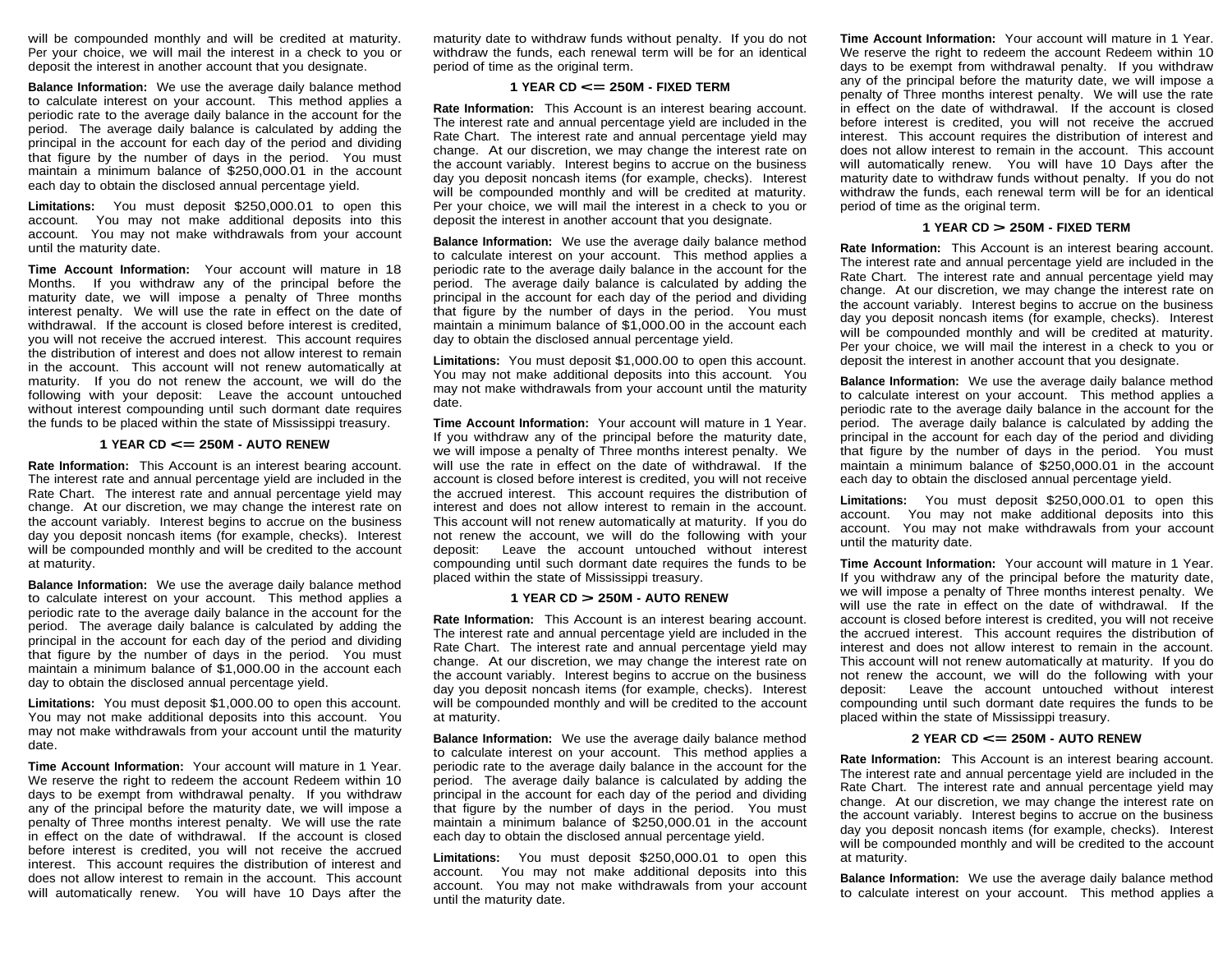periodic rate to the average daily balance in the account for the period. The average daily balance is calculated by adding the principal in the account for each day of the period and dividing that figure by the number of days in the period. You must maintain a minimum balance of \$1,000.00 in the account each day to obtain the disclosed annual percentage yield.

**Limitations:** You must deposit \$1,000.00 to open this account. You may not make additional deposits into this account. You may not make withdrawals from your account until the maturity date.

**Time Account Information:** Your account will mature in 2 Years. We reserve the right to redeem the account Redeem within 10 days to be exempt from withdrawal penalty. If you withdraw any of the principal before the maturity date, we will impose a penalty of Three months interest penalty. We will use the rate in effect on the date of withdrawal. If the account is closed before interest is credited, you will not receive the accrued interest. This account requires the distribution of interest and does not allow interest to remain in the account. This account will automatically renew. You will have 10 Days after the maturity date to withdraw funds without penalty. If you do not withdraw the funds, each renewal term will be for an identical period of time as the original term.

# **<sup>2</sup> YEAR CD <= 250M - FIXED TERM**

**Rate Information:** This Account is an interest bearing account. The interest rate and annual percentage yield are included in the Rate Chart. The interest rate and annual percentage yield may change. At our discretion, we may change the interest rate on the account variably. Interest begins to accrue on the business day you deposit noncash items (for example, checks). Interest will be compounded monthly and will be credited at maturity. Per your choice, we will mail the interest in a check to you or deposit the interest in another account that you designate.

**Balance Information:** We use the average daily balance method to calculate interest on your account. This method applies a periodic rate to the average daily balance in the account for the period. The average daily balance is calculated by adding the principal in the account for each day of the period and dividing that figure by the number of days in the period. You must maintain a minimum balance of \$1,000.00 in the account each day to obtain the disclosed annual percentage yield.

**Limitations:** You must deposit \$1,000.00 to open this account. You may not make additional deposits into this account. You may not make withdrawals from your account until the maturity date.

**Time Account Information:** Your account will mature in 2 Years. If you withdraw any of the principal before the maturity date, we will impose a penalty of Three months interest penalty. We will use the rate in effect on the date of withdrawal. If the account is closed before interest is credited, you will not receive the accrued interest. This account requires the distribution of interest and does not allow interest to remain in the account. This account will not renew automatically at maturity. If you do not renew the account, we will do the following with your deposit: Leave the account untouched without interest compounding until such dormant date requires the funds to be placed within the state of Mississippi treasury.

#### **<sup>2</sup> YEAR CD > 250M - AUTO RENEW**

**Rate Information:** This Account is an interest bearing account. The interest rate and annual percentage yield are included in the Rate Chart. The interest rate and annual percentage yield may change. At our discretion, we may change the interest rate on the account variably. Interest begins to accrue on the business day you deposit noncash items (for example, checks). Interest will be compounded monthly and will be credited to the account at maturity.

**Balance Information:** We use the average daily balance method to calculate interest on your account. This method applies a periodic rate to the average daily balance in the account for the period. The average daily balance is calculated by adding the principal in the account for each day of the period and dividing that figure by the number of days in the period. You must maintain a minimum balance of \$250,000.01 in the account each day to obtain the disclosed annual percentage yield.

**Limitations:** You must deposit \$250,000.01 to open this account. You may not make additional deposits into this account. You may not make withdrawals from your account until the maturity date.

**Time Account Information:** Your account will mature in 2 Years. We reserve the right to redeem the account Redeem within 10 days to be exempt from withdrawal penalty. If you withdraw any of the principal before the maturity date, we will impose a penalty of Three months interest penalty. We will use the rate in effect on the date of withdrawal. If the account is closed before interest is credited, you will not receive the accrued interest. This account requires the distribution of interest and does not allow interest to remain in the account. This account will automatically renew. You will have 10 Days after the maturity date to withdraw funds without penalty. If you do not withdraw the funds, each renewal term will be for an identical period of time as the original term.

#### **<sup>2</sup> YEAR CD > 250M - FIXED TERM**

**Rate Information:** This Account is an interest bearing account. The interest rate and annual percentage yield are included in the Rate Chart. The interest rate and annual percentage yield may change. At our discretion, we may change the interest rate on the account variably. Interest begins to accrue on the business day you deposit noncash items (for example, checks). Interest will be compounded monthly and will be credited at maturity. Per your choice, we will mail the interest in a check to you or deposit the interest in another account that you designate.

**Balance Information:** We use the average daily balance method to calculate interest on your account. This method applies a periodic rate to the average daily balance in the account for the period. The average daily balance is calculated by adding the principal in the account for each day of the period and dividing that figure by the number of days in the period. You must maintain a minimum balance of \$250,000.01 in the account each day to obtain the disclosed annual percentage yield.

**Limitations:** You must deposit \$250,000.01 to open this account. You may not make additional deposits into this account. You may not make withdrawals from your account until the maturity date.

**Time Account Information:** Your account will mature in 2 Years. If you withdraw any of the principal before the maturity

date, we will impose a penalty of Three months interest penalty. We will use the rate in effect on the date of withdrawal. If the account is closed before interest is credited, you will not receive the accrued interest. This account requires the distribution of interest and does not allow interest to remain in the account. This account will not renew automatically at maturity. If you do not renew the account, we will do the following with your deposit: Leave the account untouched without interest compounding until such dormant date requires the funds to be placed within the state of Mississippi treasury.

#### **<sup>3</sup> YEAR CD <= 250M - AUTO RENEW**

**Rate Information:** This Account is an interest bearing account. The interest rate and annual percentage yield are included in the Rate Chart. The interest rate and annual percentage yield may change. At our discretion, we may change the interest rate on the account variably. Interest begins to accrue on the business day you deposit noncash items (for example, checks). Interest will be compounded monthly and will be credited to the account at maturity.

**Balance Information:** We use the average daily balance method to calculate interest on your account. This method applies a periodic rate to the average daily balance in the account for the period. The average daily balance is calculated by adding the principal in the account for each day of the period and dividing that figure by the number of days in the period. You must maintain a minimum balance of \$1,000.00 in the account each day to obtain the disclosed annual percentage yield.

**Limitations:** You must deposit \$1,000.00 to open this account. You may not make additional deposits into this account. You may not make withdrawals from your account until the maturity date.

**Time Account Information:** Your account will mature in 3 Years. We reserve the right to redeem the account Redeem within 10 days to be exempt from withdrawal penalty. If you withdraw any of the principal before the maturity date, we will impose a penalty of Three months interest penalty. We will use the rate in effect on the date of withdrawal. If the account is closed before interest is credited, you will not receive the accrued interest. This account requires the distribution of interest and does not allow interest to remain in the account. This account will automatically renew. You will have 10 Days after the maturity date to withdraw funds without penalty. If you do not withdraw the funds, each renewal term will be for an identical period of time as the original term.

#### **<sup>3</sup> YEAR CD <= 250M - FIXED TERM**

**Rate Information:** This Account is an interest bearing account. The interest rate and annual percentage yield are included in the Rate Chart. The interest rate and annual percentage yield may change. At our discretion, we may change the interest rate on the account variably. Interest begins to accrue on the business day you deposit noncash items (for example, checks). Interest will be compounded monthly and will be credited at maturity. Per your choice, we will mail the interest in a check to you or deposit the interest in another account that you designate.

**Balance Information:** We use the average daily balance method to calculate interest on your account. This method applies a periodic rate to the average daily balance in the account for the period. The average daily balance is calculated by adding the